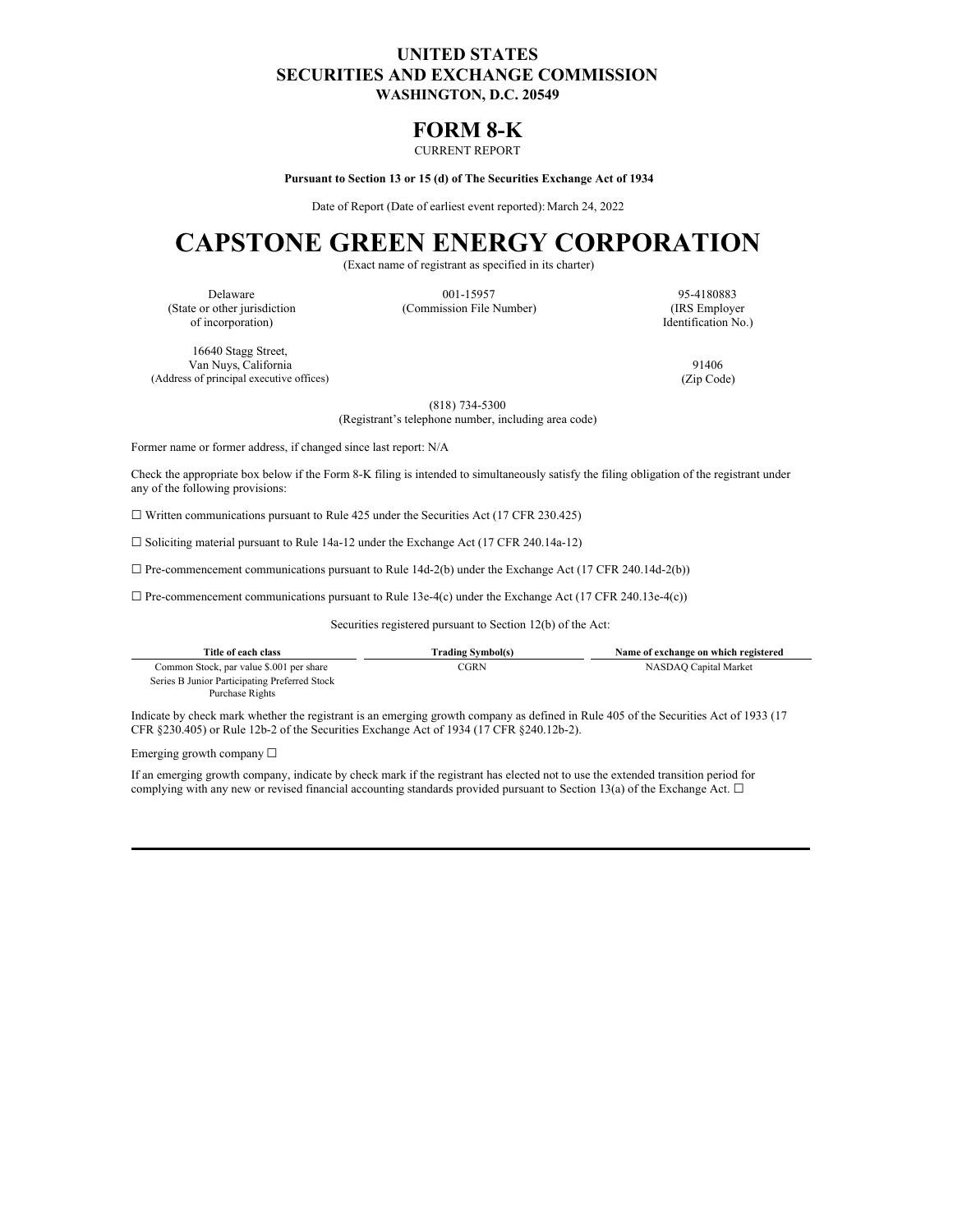#### Item 5.02. Departure of Directors or Certain Officers; Election of Directors; Appointment of Certain Officers; Compensatory **Arrangements of Certain Officers.**

#### *Resignation of Chief Accounting Of icer*

As previously announced on February 25, 2022, pursuant to the Expense Reduction Plan, Capstone Green Energy Corporation (the "Company") furloughed Neshan "Nino" Tavitian, the Company's Chief Accounting Officer, effective February 28, 2022, for 120 days. On March 24, 2022, Mr. Tavitian tendered his resignation effective immediately. Mr. Frederick S. Hencken III has assumed the role of Chief Accounting Officer. Mr. Hencken will also continue in his role as Chief Financial Officer of the Company.

#### *Resignation of Director*

On March 24, 2022, Paul DeWeese provided notice of his resignation as a member of the Board of Directors of the Company, effective immediately. Mr. DeWeese, who is pursuing new business ventures, is resigning for personal reasons and not as a result of any disagreement with the Company on any matter related to the Company's operations, policies or practices.